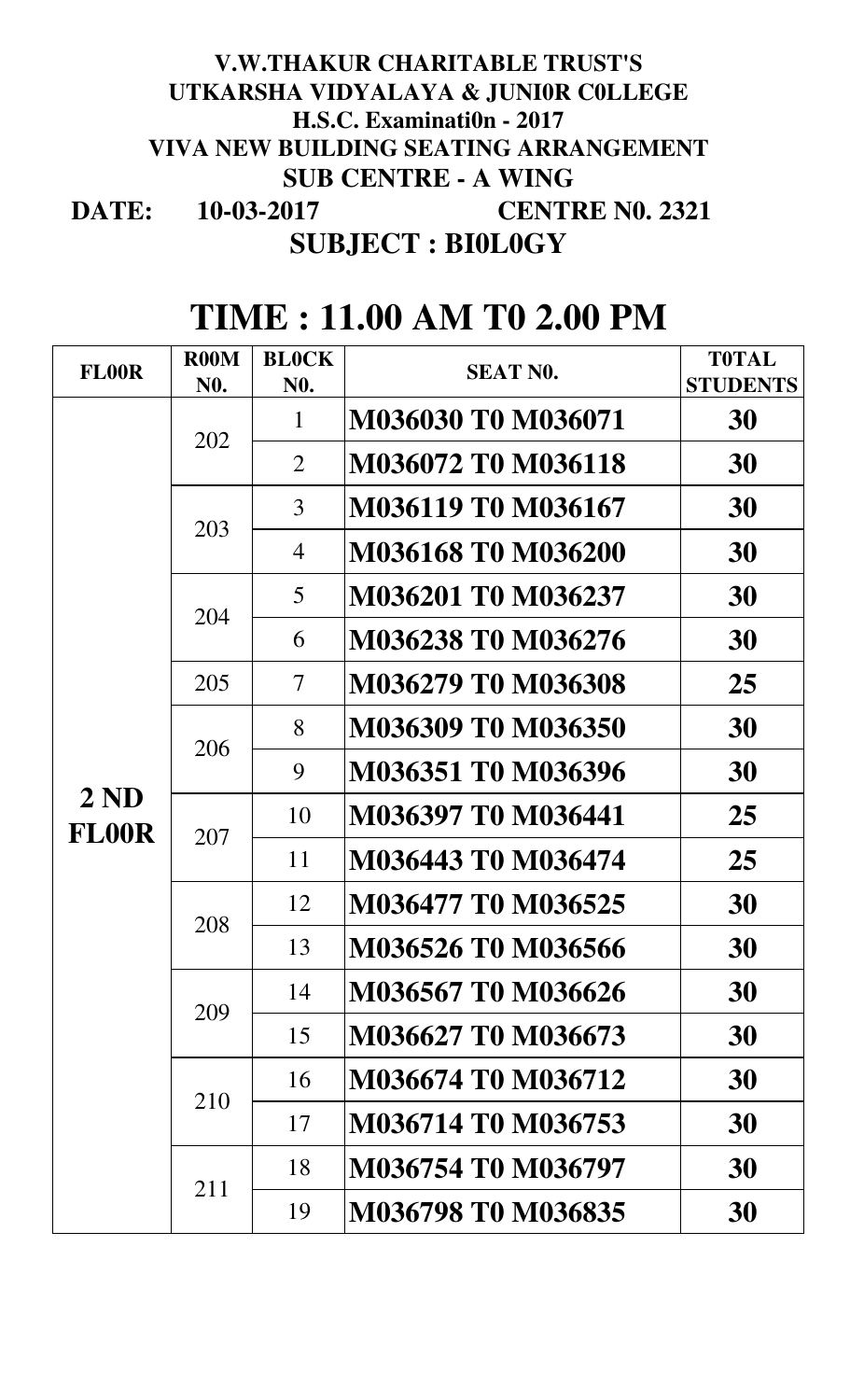#### **DATE: 10-03-2017 V.W.THAKUR CHARITABLE TRUST'S UTKARSHA VIDYALAYA & JUNI0R C0LLEGE H.S.C. Examinati0n - 2017 VIVA NEW BUILDING SEATING ARRANGEMENT SUB CENTRE - A WING CENTRE N0. 2321 SUBJECT : BI0L0GY**

| <b>FL00R</b>                | <b>R00M</b><br>N <sub>0</sub> . | <b>BLOCK</b><br><b>NO.</b> | <b>SEAT NO.</b>                                                                                                                                                  | <b>TOTAL</b><br><b>STUDENTS</b> |
|-----------------------------|---------------------------------|----------------------------|------------------------------------------------------------------------------------------------------------------------------------------------------------------|---------------------------------|
|                             |                                 | 20                         | M036839 T0 M036882                                                                                                                                               | 30                              |
|                             | 302                             | 21                         | M036883 T0 M036930                                                                                                                                               | 30                              |
|                             |                                 | 22                         | M036931 T0 M036971<br>30<br>M036972 T0 M037014<br>23<br>30<br>M037015 TO M037065<br>30<br>24<br>M037067 T0 M037105<br>30<br>25<br>M037106 T0 M037139<br>25<br>26 |                                 |
|                             | 303                             |                            |                                                                                                                                                                  |                                 |
|                             |                                 |                            |                                                                                                                                                                  |                                 |
| <b>3 RD</b><br><b>FL00R</b> | 304                             |                            |                                                                                                                                                                  |                                 |
|                             | 305                             |                            |                                                                                                                                                                  |                                 |
|                             |                                 | 27                         | M037141 T0 M037176                                                                                                                                               | 30                              |
|                             | 306                             | 28                         | M037179 T0 M037214                                                                                                                                               | 30                              |
|                             |                                 | 29                         | M037215 T0 M037259                                                                                                                                               | 30                              |
|                             | 308                             | 30                         | M037260 T0 M037312                                                                                                                                               | 30                              |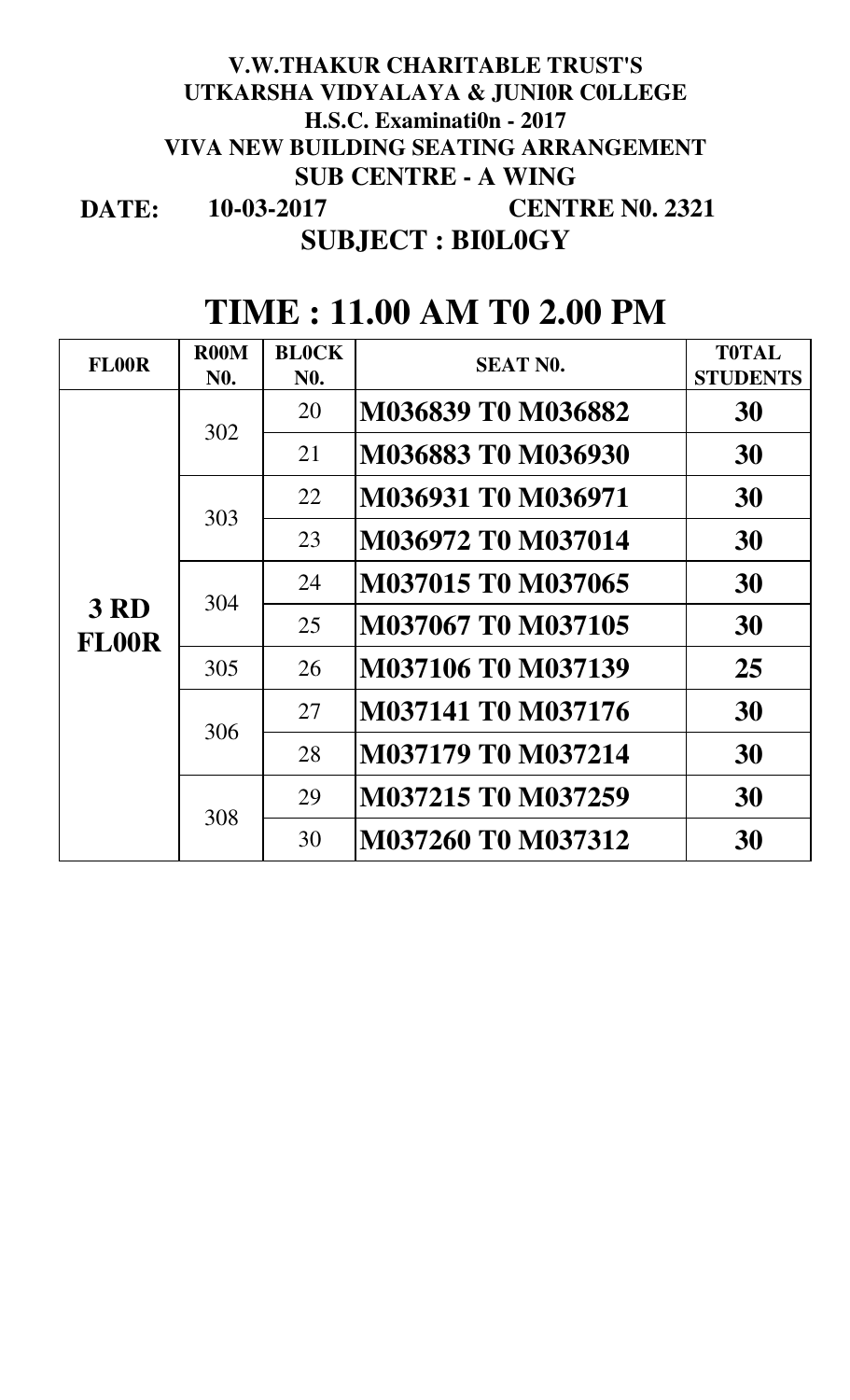| <b>FLOOR</b>    | <b>ROOM</b><br>NO. | <b>BLOCK</b><br>NO. | <b>SEAT NO.</b>                                         | <b>TOTAL</b><br><b>STUDENTS</b>                                |
|-----------------|--------------------|---------------------|---------------------------------------------------------|----------------------------------------------------------------|
|                 | 309                | 31                  | M037313 TO M037352 (Sci) &<br>M207906 TO M207919 (Comm) | 30                                                             |
|                 |                    | 32                  | M207920 TO M207949                                      | 30<br>30<br>30<br>30<br>30<br>25<br>30<br>30<br>30<br>30<br>25 |
|                 | 310                | 33                  | M207950 TO M207979                                      |                                                                |
|                 |                    | 34                  | <b>M207980 TO M208009</b>                               |                                                                |
|                 | 311                | 35                  | M208010 TO M208039                                      |                                                                |
| 3 <sup>RD</sup> |                    | 36                  | M208040 TO M208069                                      |                                                                |
| <b>FLOOR</b>    | 312                | 37                  | M208070 TO M208094                                      |                                                                |
| 313<br>314      |                    | 38                  | M208095 TO M208124                                      |                                                                |
|                 |                    | 39                  | <b>M208125 TO M208154</b>                               |                                                                |
|                 |                    | 40                  | <b>M208155 TO M208184</b>                               |                                                                |
|                 |                    | 41                  | M208185 TO M208214                                      |                                                                |
|                 | 315                | 42                  | <b>M208215 TO M208239</b>                               |                                                                |

### **DATE: 10-03-2017 V.W.THAKUR CHARITABLE TRUST'S UTKARSHA VIDYALAYA & JUNIOR COLLEGE H.S.C. Examination - 2017 VIVA NEW BUILDING SEATING ARRANGEMENT SUB CENTRE - A WING CENTRE NO. 2321**

## **SUBJECT : BOOK KEEPING & ACCOUNTANCY SUBJECT : BIOLOGY**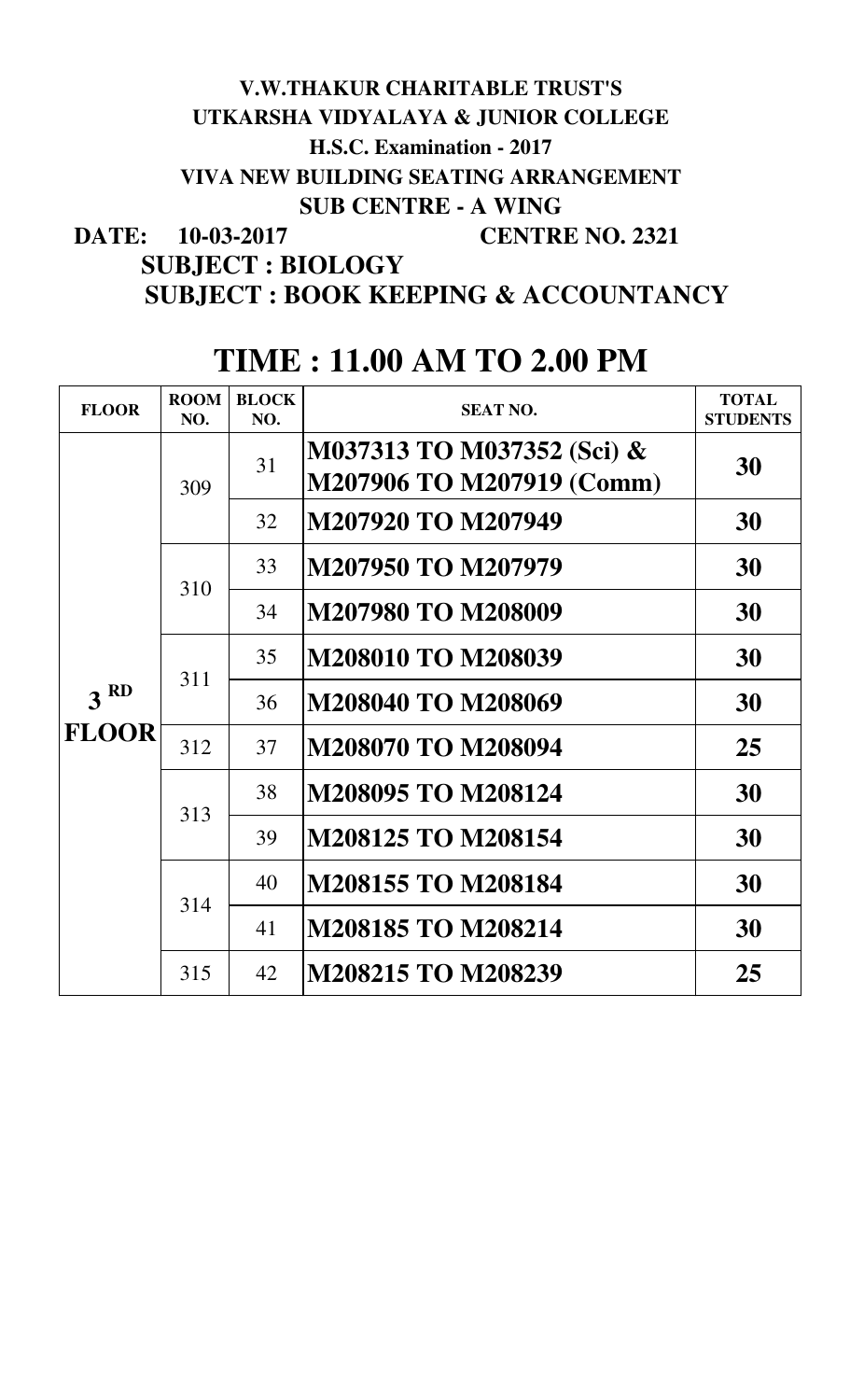## **DATE: 10-03-2017 SUBJECT : BOOK KEEPING & ACCOUNTANCY V.W.THAKUR CHARITABLE TRUST'S UTKARSHA VIDYALAYA & JUNIOR COLLEGE H.S.C. Examination - 2017 VIVA NEW BUILDING SEATING ARRANGEMENT SUB CENTRE - A WING CENTRE NO. 2321**

| <b>FLOOR</b> | <b>ROOM</b> | <b>BLOCK</b> | <b>SEAT NO.</b>           | <b>TOTAL</b>    |
|--------------|-------------|--------------|---------------------------|-----------------|
|              | NO.         | NO.          |                           | <b>STUDENTS</b> |
|              | 403         | 43           | M208240 TO M208269        | 30              |
|              |             | 44           | M208270 TO M208299        | 30              |
|              | 404         | 45           | M208300 TO M208329        | 30              |
|              |             | 46           | M208330 TO M208359        | 30              |
|              | 406         | 47           | M208360 TO M208389        | 30              |
|              |             | 48           | M208390 TO M208419        | 30              |
|              | 407         | 49           | <b>M208420 TO M208444</b> | 25              |
|              |             | 50           | M208445 TO M208469        | 25              |
|              | 408         | 51           | M208470 TO M208499        | 30              |
|              |             | 52           | M208500 TO M208529        | 30              |
| <b>TH</b>    | 409         | 53           | M208530 TO M208559        | 30              |
| <b>FLOOR</b> |             | 54           | M208560 TO M208589        | 30              |
|              | 410         | 55           | M208590 TO M208619        | 30              |
|              |             | 56           | M208620 TO M208649        | 30              |
|              | 411         | 57           | M208650 TO M208679        | 30              |
|              |             | 58           | <b>M208680 TO M208709</b> | 30              |
|              | 412         | 59           | M208710 TO M208734        | 25              |
|              | 413         | 60           | M208735 TO M208764        | 30              |
|              |             | 61           | M208765 TO M208794        | 30              |
|              | 414         | 62           | M208795 TO M208824        | 30              |
|              |             | 63           | M208825 TO M208854        | 30              |
|              | 415         | 64           | M208855 TO M208879        | 25              |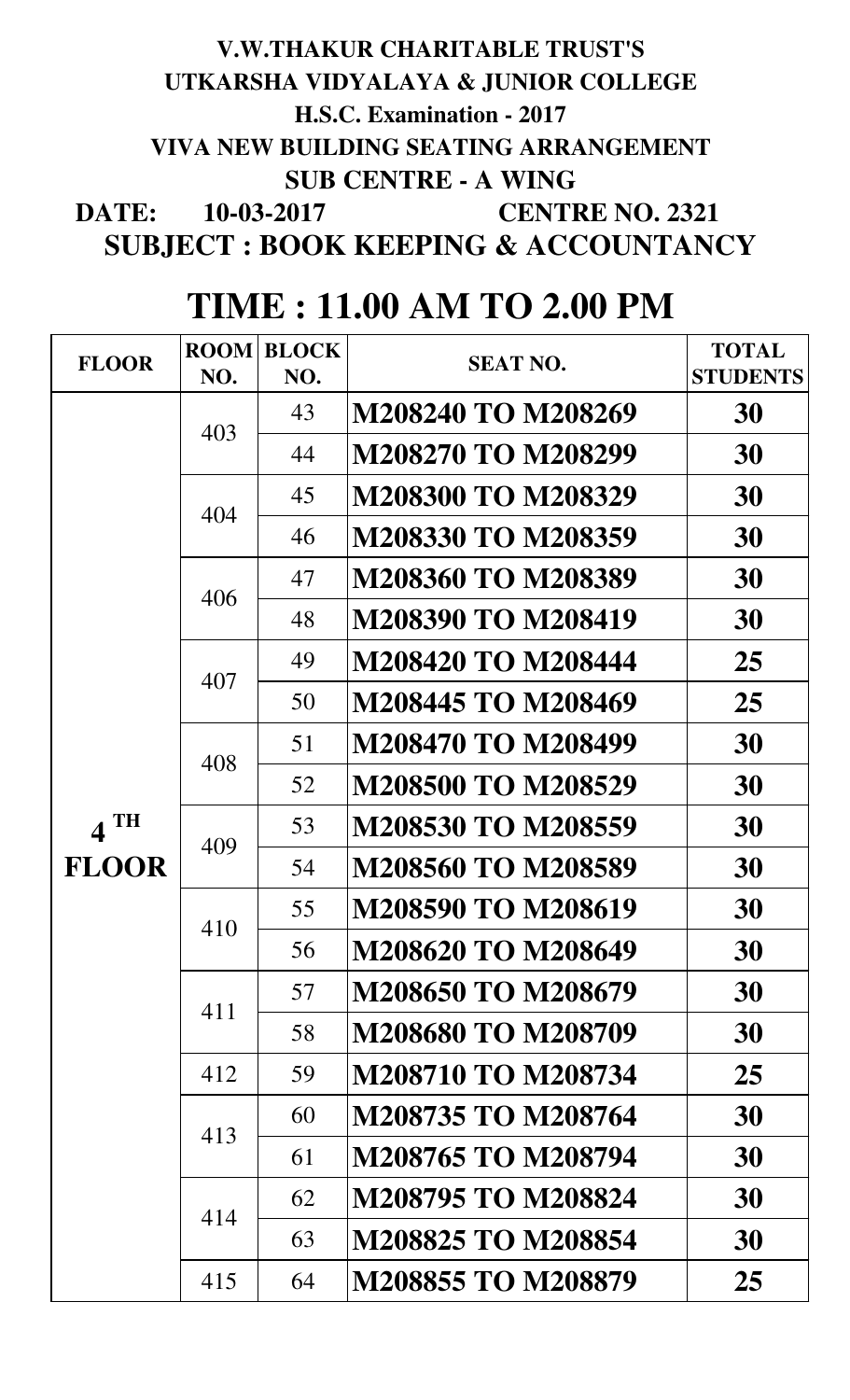### **DATE: 10-03-2017 SUBJECT : BOOK KEEPING & ACCOUNTANCY CENTRE NO. 2321 V.W.THAKUR CHARITABLE TRUST'S UTKARSHA VIDYALAYA & JUNIOR COLLEGE H.S.C. Examination - 2017 VIVA NEW BUILDING SEATING ARRANGEMENT SUB CENTRE - A WING**

| <b>FLOOR</b>      | <b>ROOM</b><br>NO. | <b>BLOCK</b><br>NO. | <b>SEAT NO.</b>           | <b>TOTAL</b><br><b>STUDENTS</b> |
|-------------------|--------------------|---------------------|---------------------------|---------------------------------|
|                   |                    | 65                  | <b>M208880 TO M208909</b> | 30                              |
|                   | 502                | 66                  | M208910 TO M208939        | 30                              |
|                   |                    | 67                  | M208940 TO M208969        | 30                              |
|                   | 503                | 68                  | M208970 TO M208999        | 30                              |
|                   | 504                | 69                  | <b>M209000 TO M209029</b> | 30                              |
|                   |                    | 70                  | M209030 TO M209059        | 30                              |
|                   | 505                | 71                  | <b>M209060 TO M209084</b> | 25                              |
|                   | 506                | 72                  | <b>M209085 TO M209114</b> | 30                              |
|                   |                    | 73                  | <b>M209115 TO M209144</b> | 30                              |
|                   | 507                | 74                  | M209145 TO M209169        | 25                              |
|                   |                    | 75                  | M209170 TO M209194        | 25                              |
| $5$ <sup>TH</sup> | 508                | 76                  | M209195 TO M209224        | 30                              |
|                   |                    | 77                  | M209225 TO M209254        | 30                              |
| <b>FLOOR</b>      | 509                | 78                  | M209255 TO M209284        | 30                              |
|                   |                    | 79                  | M209285 TO M209314        | 30                              |
|                   | 510                | 80                  | M209315 TO M209344        | 30                              |
|                   |                    | 81                  | M209345 TO M209374        | 30                              |
|                   | 511                | 82                  | M209375 TO M209404        | 30                              |
|                   |                    | 83                  | M209405 TO M209434        | 30                              |
|                   | 512                | 84                  | M209435 TO M209459        | 25                              |
|                   | 513                | 85                  | M209460 TO M209489        | 30                              |
|                   |                    | 86                  | M209490 TO M209519        | 30                              |
|                   | 514                | 87                  | M209520 TO M209549        | 30                              |
|                   |                    | 88                  | M209550 TO M209579        | 30                              |
|                   | 515                | 89                  | M209580 TO M209604        | 25                              |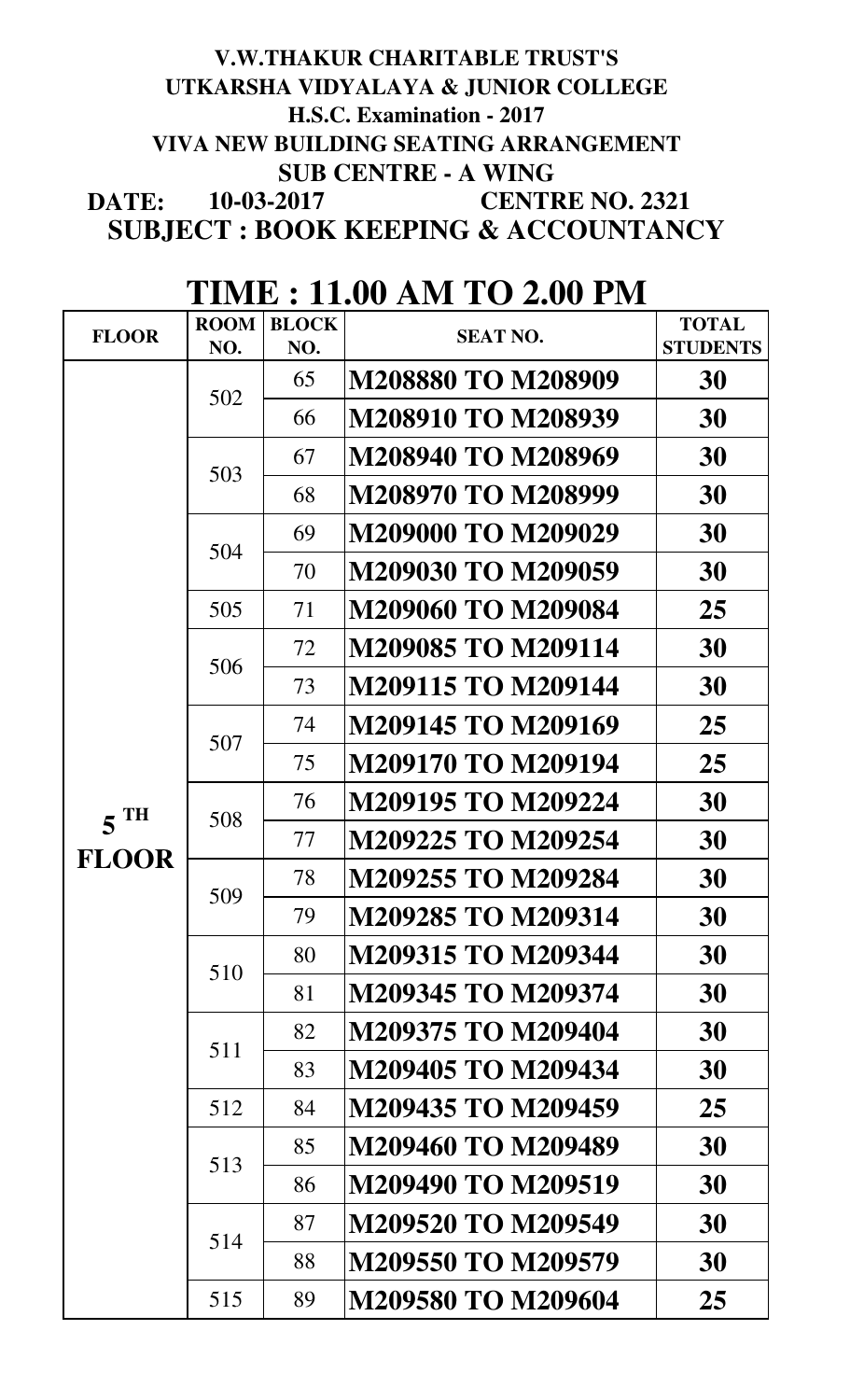## **DATE: 10-03-2017 V.W.THAKUR CHARITABLE TRUST'S UTKARSHA VIDYALAYA & JUNIOR COLLEGE H.S.C. Examination - 2017 VIVA NEW BUILDING SEATING ARRANGEMENT SUB CENTRE - A WING CENTRE NO. 2321**

**SUBJECT : BOOK KEEPING & ACCOUNTANCY**

| <b>FLOOR</b>      | <b>ROOM</b><br>NO. | <b>BLOCK</b><br>NO. | <b>SEAT NO.</b>           | <b>TOTAL</b><br><b>STUDENTS</b> |
|-------------------|--------------------|---------------------|---------------------------|---------------------------------|
|                   | 602                | 90                  | M209605 TO M209634        | 30                              |
|                   |                    | 91                  | M209635 TO M209664        | 30                              |
|                   | 603                | 92                  | M209665 TO M209694        | 30                              |
|                   |                    | 93                  | M209695 TO M209724        | 30                              |
|                   | 604                | 94                  | M209725 TO M209754        | 30                              |
|                   |                    | 95                  | M209755 TO M209784        | 30                              |
| $6$ <sup>TH</sup> |                    | 96                  | <b>M209785 TO M209814</b> | 30                              |
| <b>FLOOR</b>      | 606                | 97                  | <b>M209815 TO M209844</b> | 30                              |
|                   | 607                | 98                  | M209845 TO M209869        | 25                              |
|                   |                    | 99                  | M209870 TO M209894        | 25                              |
|                   | 608                | 100                 | M209895 TO M209924        | 30                              |
|                   |                    | 101                 | M209925 TO M209954        | 30                              |
|                   | 609                | 102                 | M209955 TO M209984        | 30                              |
|                   |                    | 103                 | <b>M209985 TO M210014</b> | 30                              |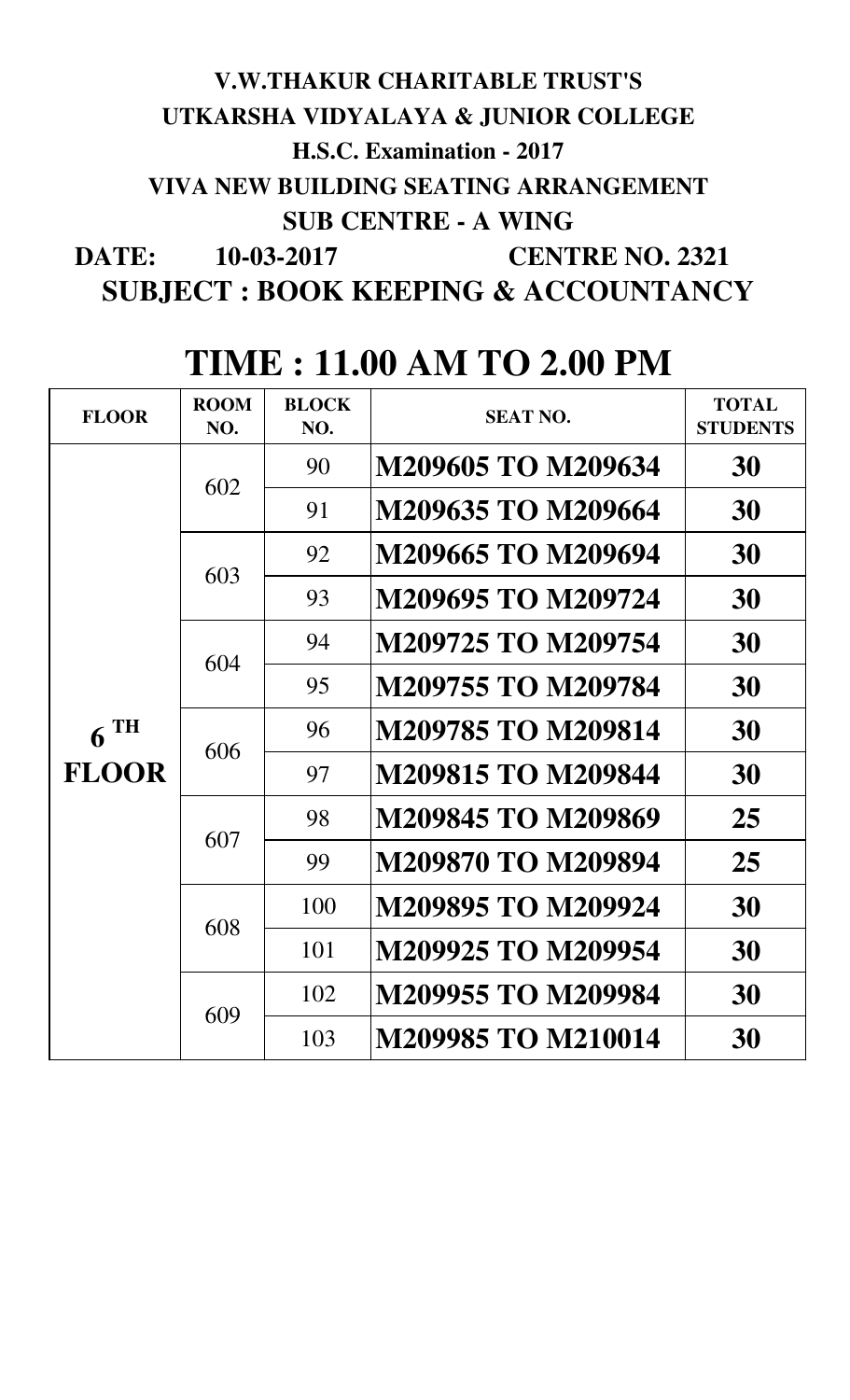## **DATE: V.W.THAKUR CHARITABLE TRUST'S UTKARSHA VIDYALAYA & JUNIOR COLLEGE H.S.C. Examination - 2017 VIVA NEW BUILDING SEATING ARRANGEMENT SUB CENTRE - A WING 10-03-2017 CENTRE NO. 2321 SUBJECT : BOOK KEEPING & ACCOUNTANCY**

| <b>FLOOR</b>              | <b>ROOM</b><br>NO. | <b>BLOCK</b><br>NO. | <b>SEAT NO.</b>    | <b>TOTAL</b><br><b>STUDENTS</b> |
|---------------------------|--------------------|---------------------|--------------------|---------------------------------|
| <b>TH</b><br><b>FLOOR</b> |                    | 104                 | M210015 TO M210039 | 25                              |
|                           | 702                | 105                 | M210040 TO M210064 | 25                              |
|                           |                    | 106                 | M210065 TO M210089 | 25                              |
|                           | 703                | 107                 | M210090 TO M210114 | 25                              |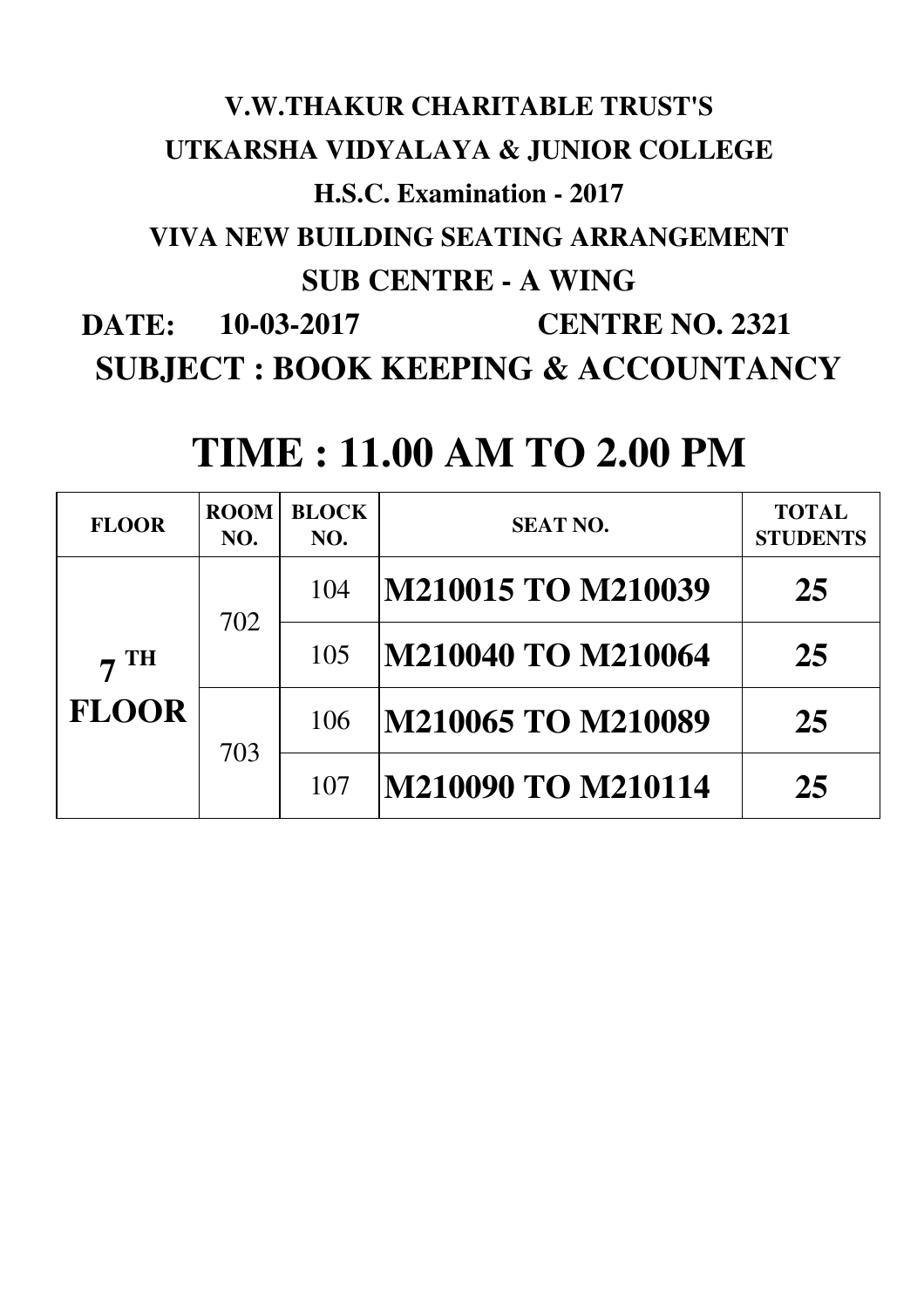## **DATE: SUBJECT : BOOK KEEPING & ACCOUNTANCY V.W.THAKUR CHARITABLE TRUST'S UTKARSHA VIDYALAYA & JUNIOR COLLEGE H.S.C. Examination - 2017 VIVA NEW BUILDING SEATING ARRANGEMENT SUB CENTRE - B WING 10-03-2017 CENTRE NO. 2321**

| <b>FLOOR</b>       | <b>ROOM</b><br>NO. | <b>BLOCK</b><br>NO. | <b>SEAT NO.</b>    | <b>TOTAL</b><br><b>STUDENTS</b> |
|--------------------|--------------------|---------------------|--------------------|---------------------------------|
| TH<br><b>FLOOR</b> |                    | 108                 | M210115 TO M210144 | 30                              |
|                    | 716                | 109                 | M210145 TO M210174 | 30                              |
|                    |                    | 110                 | M210175 TO M210204 | 30                              |
|                    | 717                | 111                 | M210205 TO M210234 | 30                              |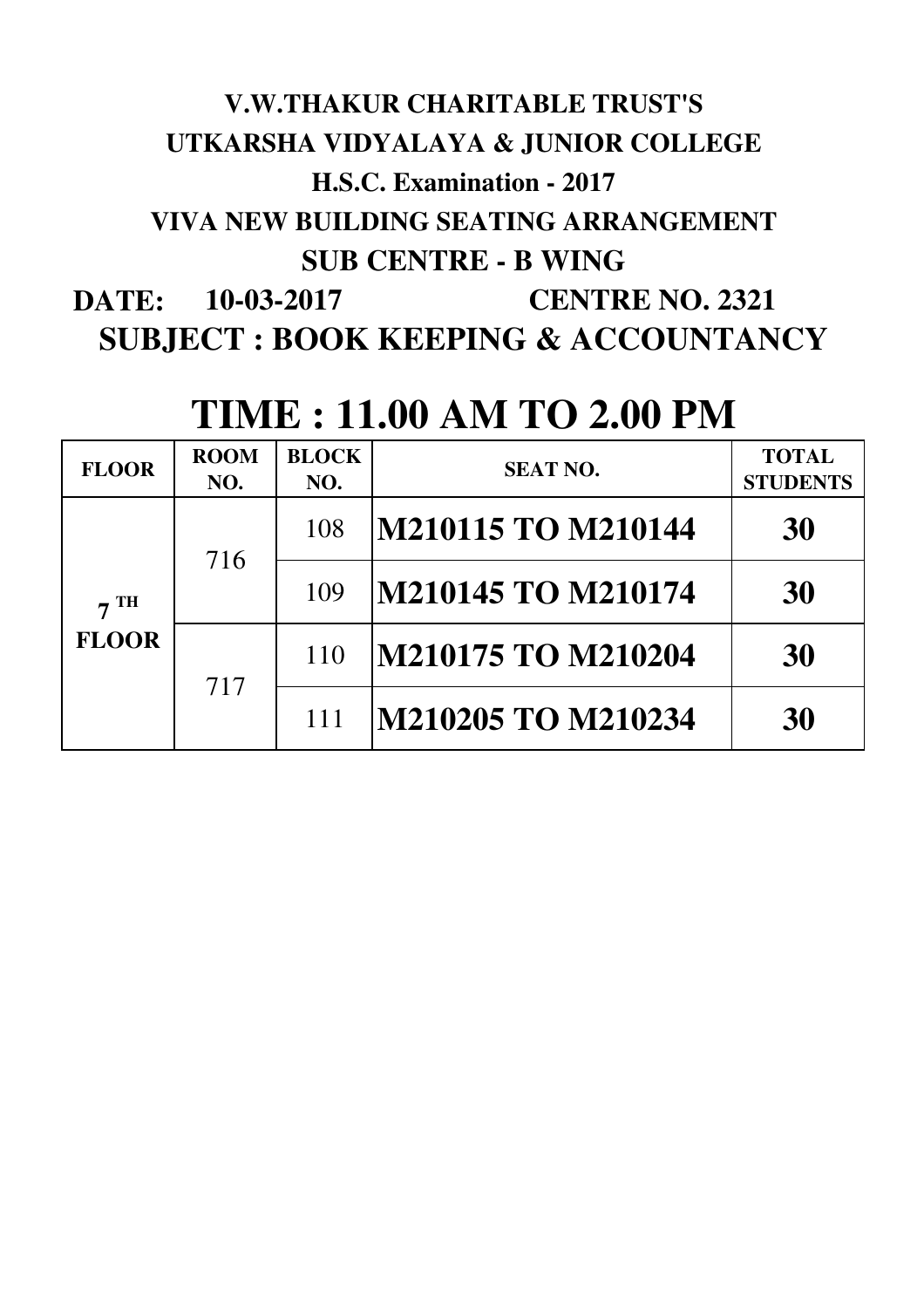### **DATE: SUBJECT : BOOK KEEPING & ACCOUNTANCY V.W.THAKUR CHARITABLE TRUST'S UTKARSHA VIDYALAYA & JUNIOR COLLEGE H.S.C. Examination - 2017 VIVA NEW BUILDING SEATING ARRANGEMENT SUB CENTRE - B WING 10-03-2017 CENTRE NO. 2321**

| <b>FLOOR</b>      | <b>ROOM</b><br>NO. | <b>BLOCK</b><br>NO. | <b>SEAT NO.</b>           | <b>TOTAL</b><br><b>STUDENTS</b>                          |
|-------------------|--------------------|---------------------|---------------------------|----------------------------------------------------------|
|                   | 612                | 112                 | M210235 TO M210264        | 30                                                       |
|                   |                    | 113                 | M210265 TO M210294        | 30                                                       |
|                   | 613                | 114                 | M210295 TO M210324        | 30                                                       |
|                   |                    | 115                 | M210325 TO M210354        | 30                                                       |
|                   | 616                | 116                 | M210355 TO M210384        | 30                                                       |
|                   |                    | 117                 | M210385 TO M210414        | 30                                                       |
|                   | 617                | 118                 | <b>M210415 TO M210444</b> | 30<br>30<br>30<br>30<br>30<br>30<br>30<br>30<br>30<br>30 |
|                   |                    | 119                 | <b>M210445 TO M210474</b> |                                                          |
| $6$ <sup>TH</sup> | 620                | 120                 | <b>M210475 TO M210504</b> |                                                          |
| <b>FLOOR</b>      |                    | 121                 | M210505 TO M210534        | 25<br>25                                                 |
|                   | 621                | 122                 | M210535 TO M210564        |                                                          |
|                   |                    | 123                 | M210565 TO M210594        |                                                          |
|                   | 625                | 124                 | M210595 TO M210624        |                                                          |
|                   |                    | 125                 | M210625 TO M210654        |                                                          |
|                   | 626                | 126                 | M210655 TO M210684        |                                                          |
|                   |                    | 127                 | <b>M210685 TO M210714</b> |                                                          |
|                   | 627                | 128                 | <b>M210715 TO M210739</b> |                                                          |
|                   |                    | 129                 | <b>M210740 TO M210764</b> |                                                          |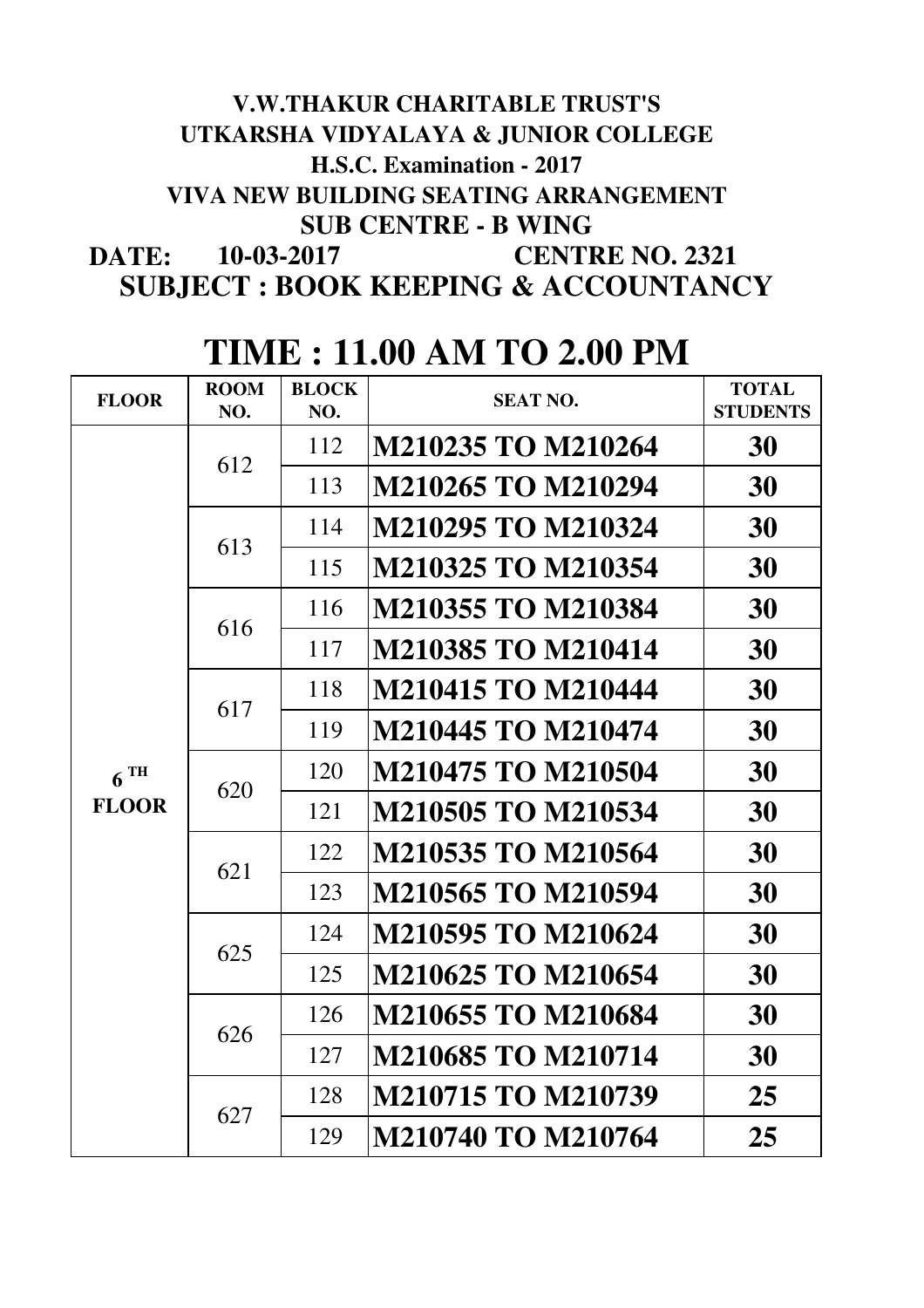#### **DATE: V.W.THAKUR CHARITABLE TRUST'S UTKARSHA VIDYALAYA & JUNIOR COLLEGE VIVA NEW BUILDING SEATING ARRANGEMENT SUB CENTRE - B WING SUBJECT : BOOK KEEPING & ACCOUNTANCY CENTRE NO. 2321 10-03-2017 H.S.C. Examination - 2017**

| <b>FLOOR</b>          | <b>ROOM</b><br>NO. | <b>BLOCK</b><br>NO. | <b>SEAT NO.</b>           | <b>TOTAL</b><br><b>STUDENTS</b>                                                        |
|-----------------------|--------------------|---------------------|---------------------------|----------------------------------------------------------------------------------------|
|                       | 517                | 130                 | M210765 TO M210794        | 30                                                                                     |
|                       |                    | 131                 | M210795 TO M210824        | 30                                                                                     |
|                       |                    | 132                 | <b>M210825 TO M210854</b> | 30                                                                                     |
|                       | 518                | 133                 | <b>M210855 TO M210884</b> | 30<br>30<br>30<br>30<br>30<br>30<br>30<br>30<br>30<br>25<br>25<br>30<br>30<br>30<br>30 |
|                       | 520                | 134                 | M210885 TO M210914        |                                                                                        |
|                       |                    | 135                 | M210915 TO M210944        |                                                                                        |
|                       | 521                | 136                 | M210945 TO M210974        |                                                                                        |
|                       |                    | 137                 | <b>M210975 TO M211004</b> |                                                                                        |
|                       | 522                | 138                 | <b>M211005 TO M211034</b> |                                                                                        |
|                       |                    | 139                 | M211035 TO M211064        |                                                                                        |
|                       | 523                | 140                 | <b>M211065 TO M211094</b> |                                                                                        |
| 5 <sup>TH</sup> FLOOR |                    | 141                 | <b>M211095 TO M211124</b> |                                                                                        |
|                       | 524                | 142                 | <b>M211125 TO M211149</b> |                                                                                        |
|                       |                    | 143                 | <b>M211150 TO M211174</b> |                                                                                        |
|                       | 525                | 144                 | M211175 TO M211204        |                                                                                        |
|                       |                    | 145                 | <b>M211205 TO M211234</b> |                                                                                        |
|                       | 527                | 146                 | <b>M211235 TO M211264</b> |                                                                                        |
|                       |                    | 147                 | M211265 TO M211294        |                                                                                        |
|                       | 528                | 148                 | <b>M211295 TO M211324</b> | 30                                                                                     |
|                       |                    | 149                 | <b>M211325 TO M211354</b> | 30                                                                                     |
|                       | 531                | 150                 | M211355 TO M211379        | 25                                                                                     |
|                       |                    | 151                 | <b>M211380 TO M211404</b> | 25                                                                                     |
|                       | 532                | 152                 | <b>M211405 TO M211429</b> | 25                                                                                     |
|                       |                    | 153                 | <b>M211430 TO M211454</b> | 25                                                                                     |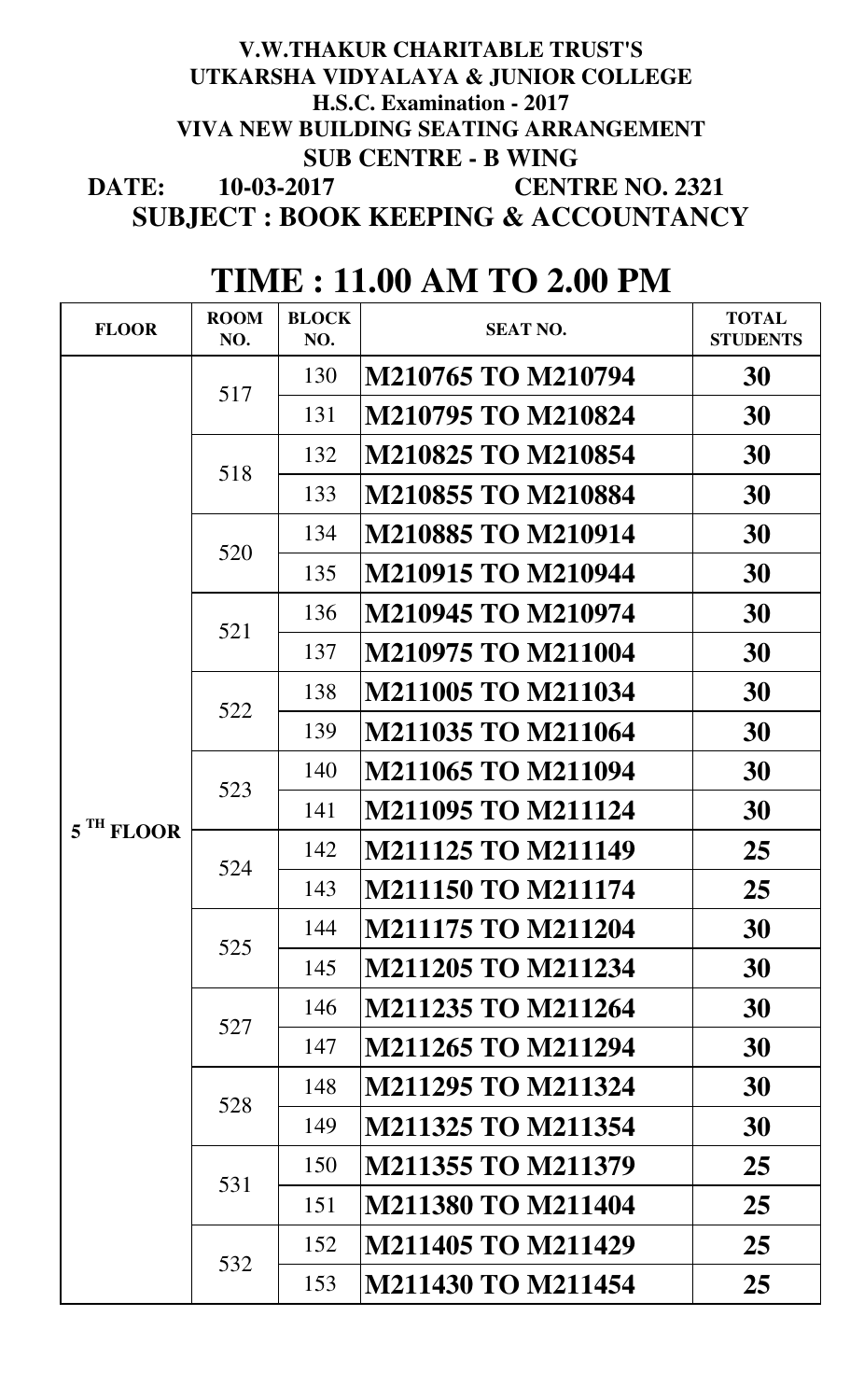#### **DATE: V.W.THAKUR CHARITABLE TRUST'S UTKARSHA VIDYALAYA & JUNIOR COLLEGE VIVA NEW BUILDING SEATING ARRANGEMENT SUB CENTRE - B WING SUBJECT : BOOK KEEPING & ACCOUNTANCY H.S.C. Examination - 2017 10-03-2017 CENTRE NO. 2321**

| <b>FLOOR</b>                                         | <b>ROOM</b><br>NO. | <b>BLOCK</b><br>NO. | <b>SEAT NO.</b>           | <b>TOTAL</b><br><b>STUDENTS</b> |
|------------------------------------------------------|--------------------|---------------------|---------------------------|---------------------------------|
|                                                      | 416                | 154                 | M211455 TO M211479        | 25                              |
|                                                      |                    | 155                 | M211480 TO M211509        | 30                              |
|                                                      | 417                | 156                 | <b>M211510 TO M211539</b> | 30                              |
|                                                      | 418                | 157                 | <b>M211540 TO M211569</b> | 30                              |
|                                                      |                    | 158                 | <b>M211570 TO M211599</b> | 30                              |
|                                                      | 419                | 159                 | <b>M211600 TO M211624</b> | 25                              |
|                                                      | 420                | 160                 | M211625 TO M211654        | 30                              |
|                                                      |                    | 161                 | <b>M211655 TO M211684</b> | 30                              |
|                                                      | 421                | 162                 | <b>M211685 TO M211714</b> | 30                              |
| <b>TH</b><br>$\overline{\mathbf{4}}$<br><b>FLOOR</b> |                    | 163                 | <b>M211715 TO M211744</b> | 30                              |
|                                                      | 422                | 164                 | <b>M211745 TO M211774</b> | 30                              |
|                                                      |                    | 165                 | <b>M211775 TO M211804</b> | 30                              |
|                                                      | 423                | 166                 | M211805 TO M211834        | 30                              |
|                                                      |                    | 167                 | <b>M211835 TO M211864</b> | 30                              |
|                                                      | 424                | 168                 | <b>M211865 TO M211889</b> | 25                              |
|                                                      |                    | 169                 | <b>M211890 TO M211914</b> | 25                              |
|                                                      | 425                | 170                 | <b>M211915 TO M211944</b> | 30                              |
|                                                      |                    | 171                 | <b>M211945 TO M211974</b> | 30                              |
|                                                      | 426                | 172                 | <b>M211975 TO M211999</b> | 25                              |
|                                                      | 427                | 173                 | <b>M212000 TO M212033</b> | 30                              |
|                                                      |                    | 174                 | M212034 TO M212083        | 30                              |
|                                                      | 428                | 175                 | <b>M212086 TO M212154</b> | 7                               |